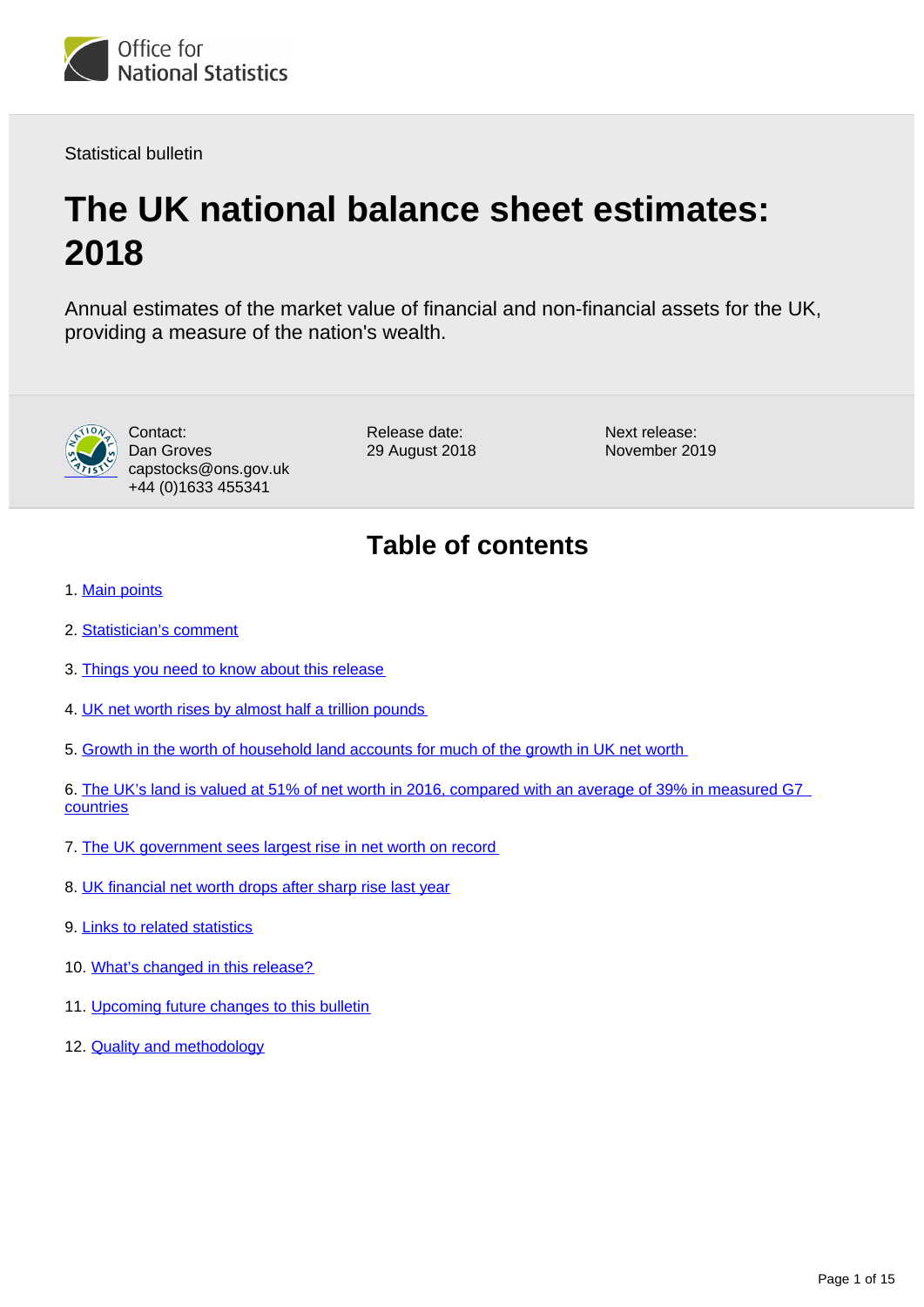## <span id="page-1-0"></span>**1 . Main points**

- In 2017, the UK's net worth was estimated at £10.2 trillion; an average of £155,000 per person.
- Growth in the UK's net worth was estimated at 5.1% between 2016 and 2017, which was in line with average growth between 2009 and 2017 of 5.2%.
- UK net worth more than trebled between 1995 and 2017, but much of this was from growth in the value of land.
- Land accounts for 51% of the UK's net worth in 2016, higher than any other measured G7 country.
- General government's net worth rose by £74 billion from 2016 to 2017, the largest rise on record.
- In 2017, financial net worth dropped by £117 billion, the result of large changes in the liabilities of loans.

## <span id="page-1-1"></span>**2 . Statistician's comment**

"Today's figures give a new estimate of the total value of land, housing, machinery and financial assets held in the UK by individuals and companies.

"The increase in the net worth of the UK was driven by continued increases in the value of housing and land."

Daniel Groves, National Accounts and Economic Statistics, Office for National Statistics.

## <span id="page-1-2"></span>**3 . Things you need to know about this release**

This annual bulletin provides estimates of the market value of financial and non-financial assets in the UK for the period 1995 to 2017. The national balance sheet is a measure of the wealth, or total net worth, of the UK. It shows the estimated market value of financial assets, for example, loans and non-financial assets, for example, dwellings. Market value is an estimate of how much these assets would sell for, if sold on the market. The data are used to monitor economic performance, to inform monetary and fiscal policy decisions and for international comparisons.

All data referred to in this bulletin are annual estimates at current prices and include changes in prices as well as in the volume of assets.

These estimates are consistent with the [2018 UK National Accounts, The Blue Book.](https://www.ons.gov.uk/economy/grossdomesticproductgdp/compendium/unitedkingdomnationalaccountsthebluebook/2018) The [dataset](https://www.ons.gov.uk/economy/nationalaccounts/uksectoraccounts/datasets/thenationalbalancesheetestimates) for this bulletin is available in the accompanying spreadsheet as well as in Chapter 9 of the Blue Book. The section on quality and methodology provides information on coverage, quality and how to use the data.

### **Revisions**

There have been a number of changes in this year's publication: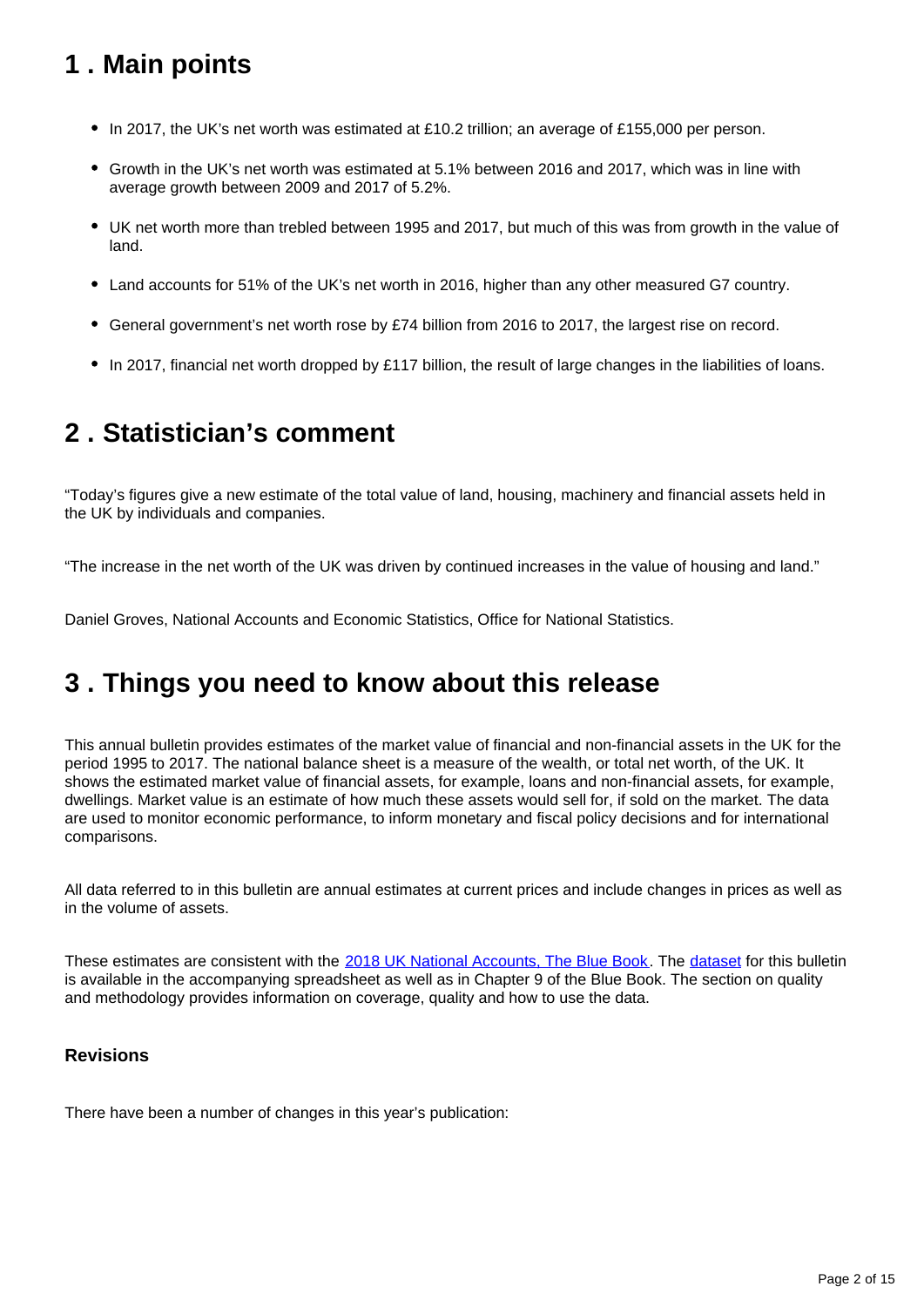- changes to estimates of net capital stock
- improvements to the methodology for the estimation of dwellings
- revisions to financial data

More information on these changes can be found in the "What's changed in this publication" section.

As part of the continuous improvement process, there are revisions to the estimates for the period 1995 to 2016. This has resulted in revisions to the estimate of UK total net worth of between negative £65 billion and positive £50 billion across the time series.

### **Non-financial corporations**

The institutional sector and asset breakdown of non-financial corporations, into public non-financial corporations and private non-financial corporations is not available from the net capital stocks dataset. As a result, these data and the totals that are derived from these data are not shown in the tables accompanying this bulletin.

## <span id="page-2-0"></span>**4 . UK net worth rises by almost half a trillion pounds**

The UK's net worth rose by £492 billion from 2016 to £10.2 trillion in 2017 (Figure 1), which is an average of £155,000 per person in the UK. The growth between 2016 and 2017, at 5.1%, was in line with the average growth between 2009 and 2017 of 5.2%. Whilst this was below the growth from 2015 to 2016 of 9.2%, growth in that year was strong, representing the highest growth since 2004.

The rise in UK net worth in 2017 was mainly due to a £610 billion increase in the value of non-financial assets. Financial assets and liabilities had a negative effect on net worth, decreasing in value by £117 billion. Land was by far the largest contributor to the increase in net value, rising by £450 billion since 2016.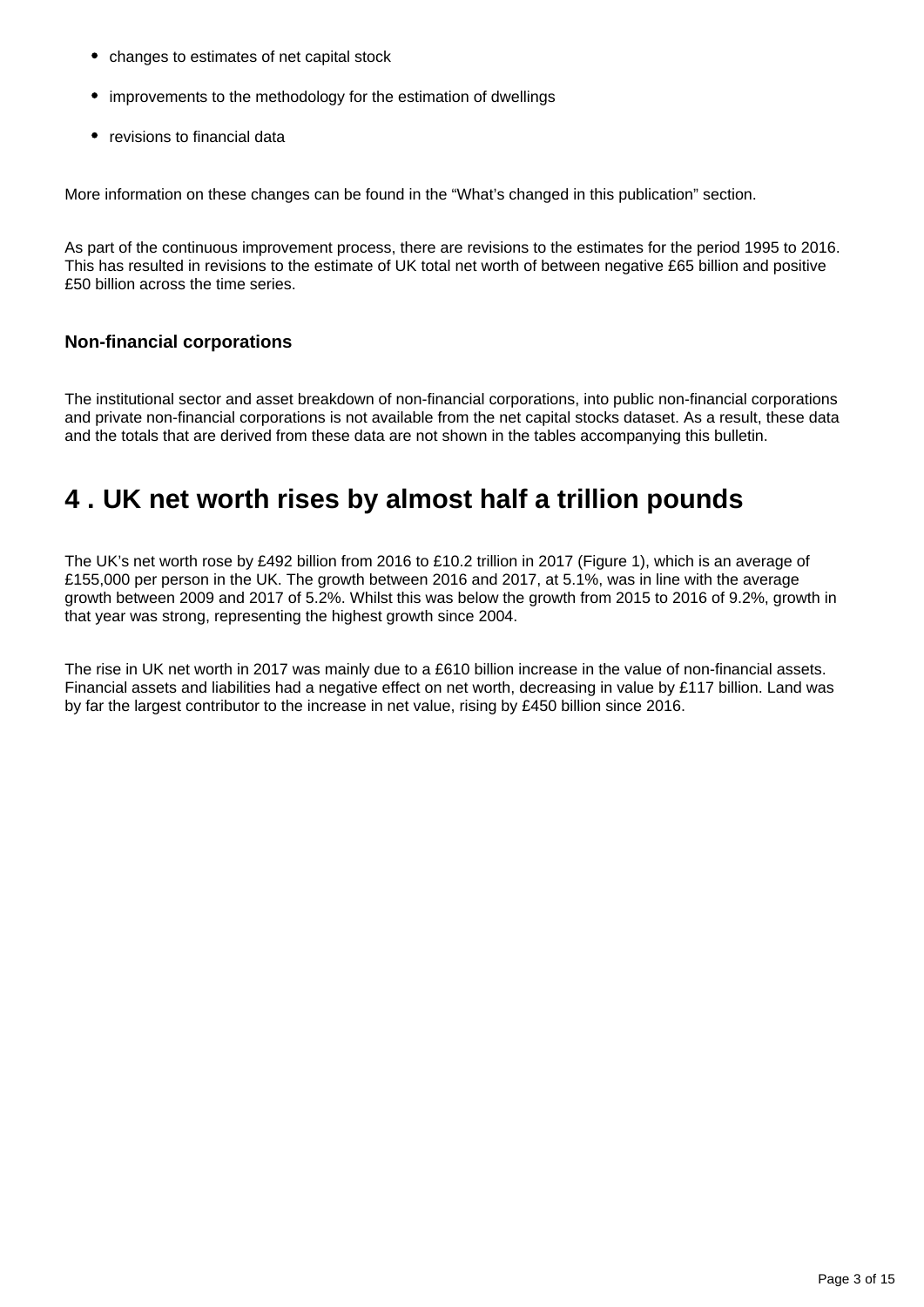### **Figure 1: Estimated UK total net worth, 1995 to 2017**

### **Coverage: UK**



Figure 1: Estimated UK total net worth, 1995 to 2017



### **Source: Office for National Statistics**

Table 1 shows that the 2017 growth in non-financial assets was in line with previous years, increasing by 6.2%, compared with the annual compound growth rate of 6.1% between 1995 and 2017. Several assets, such as cultivated biological resources and contracts, leases and licences, showed a large increase in 2017, though the relatively low value of these assets compared with others meant that they had little impact on total value.

Despite this large increase in the value of cultivated biological resources, the Capital stocks and consumption of [fixed capital](https://www.ons.gov.uk/economy/nationalaccounts/uksectoraccounts/bulletins/capitalstocksconsumptionoffixedcapital/2018) release shows that chained volume measures (CVMs) of the asset decreased by 1.3% during this period. This means that while there was an increase in the value of cultivated biological resources between 2016 and 2017, the total value by volume of cultivated biological resources decreased. The decrease seen in intellectual property products is supported by changes seen in CVMs, which showed a decrease of 0.6% during this period. The other asset that showed a large increase was land, which had a large effect on growth since 53% of the value of non-financial assets is contributed by land.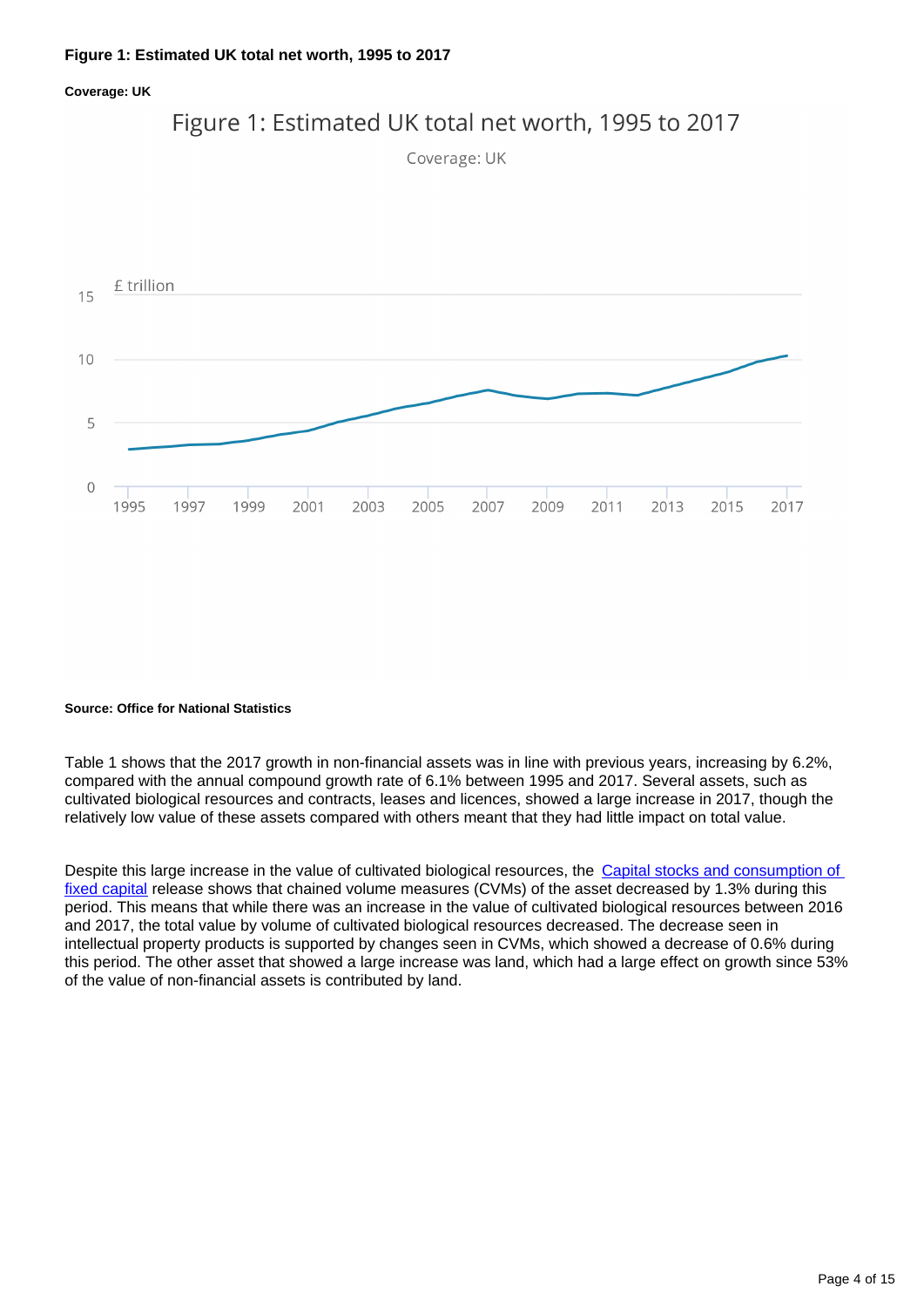| Asset                                       | 1995 to<br>2007 | 2007 to<br>2008 | 2008 to<br>2009 | 2009 to<br>2017 | 1995 to<br>2017 | 2016 to<br>2017 |
|---------------------------------------------|-----------------|-----------------|-----------------|-----------------|-----------------|-----------------|
| Total non-financial assets                  | 8.7             | $-9.6$          | 2.3             | 4.9             | 6.1             | 6.2             |
| <b>Dwellings</b>                            | 7.9             | 7.4             | 0.7             | 2.8             | 5.6             | 2.2             |
| Other buildings and structures              | 7               | 3.6             | $-0.7$          | 3.6             | 5.2             | 4               |
| Machinery, equipment and weapons<br>systems | 2.1             | 8.3             | 3.6             | 4               | 3.1             | 4               |
| Cultivated biological resources             | $-0.5$          | 25.9            | 15.1            | 4.9             | 3.2             | 16              |
| Intellectual property products              | 3               | 4.1             | $-0.2$          | 0.6             | $\overline{2}$  | $-0.3$          |
| Inventories                                 | 3.9             | 4.9             | $-4.1$          | 3.5             | 3.4             | 1.6             |
| Land                                        | 12.6            | $-23.6$         | 4.8             | 6.8             | 8.1             | 9.1             |
| Contracts, leases and licences              | 8.8             | 6.3             | 5.5             | 5.8             | 7.4             | 7.2             |

### **Coverage: UK, 1995 to 2017 %**

Source: Office for National Statistics

## <span id="page-4-0"></span>**5 . Growth in the worth of household land accounts for much of the growth in UK net worth**

In 2017, land in the household sector was worth £4.1 trillion, increasing by £302 billion from 2016 and representing 76% of the total value of UK land. This contrasts with the household sector being worth just 61% of the total value in 1995, showing that the growth of household land has outpaced all other sectors.

Figure 2 shows how the value of household land has grown from 21% of UK net worth in 1995, to a peak of 41% in 2007, then down to 40% in 2017. It also shows how the volatility in UK net worth is heavily influenced by changes in the value of land. When land is excluded from UK net worth, the time series shows a relatively stable growth. Much of this volatility can be linked to periods of rapid growth in house prices, supported by price increases seen in the [House Price Index](https://www.ons.gov.uk/economy/inflationandpriceindices/bulletins/housepriceindex/previousReleases).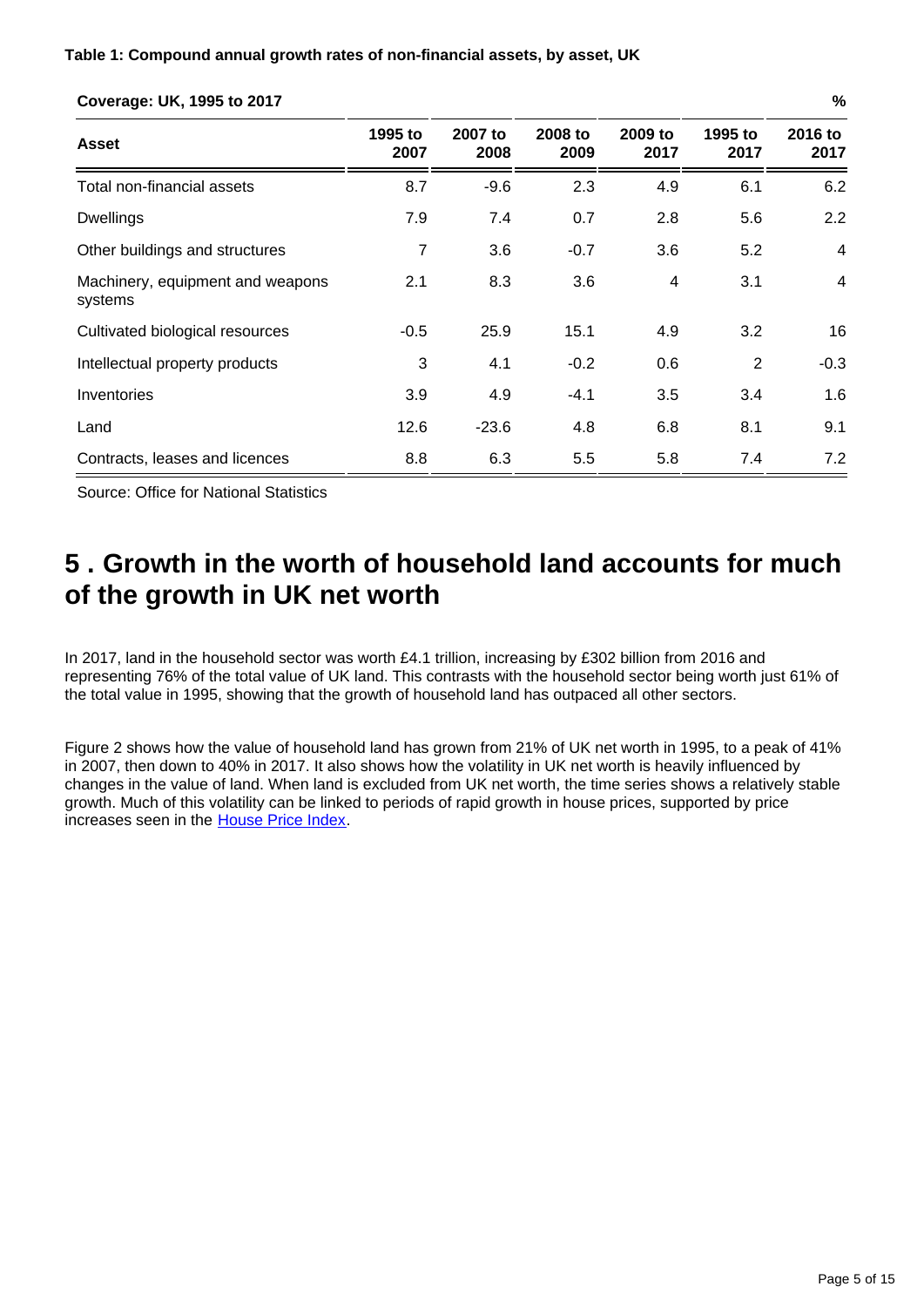### **Figure 2: Value of land within UK net worth, 1995 to 2017**

### **Coverage: UK**



### **Source: Office for National Statistics**

Table 2 shows how the growth of land values has had a significant effect on growth in UK net worth since 1995. Before the economic downturn, there was a rapid increase in the value of land, principally in the household sector, between 1999 and 2007. This meant that annually, UK net worth rose by 8.4%, though when land is not included, UK net worth grew annually by 5.2%.

A similar growth in land can be seen between 2012 and 2017, resulting in annual net worth growth increasing to 5.2%. When land is not included it increased by 3.6% between 2009 to 2017. Between 2017 and 2016, the UK net worth rose by 5.1% but if the growth of land is excluded then this goes down to just 0.9%.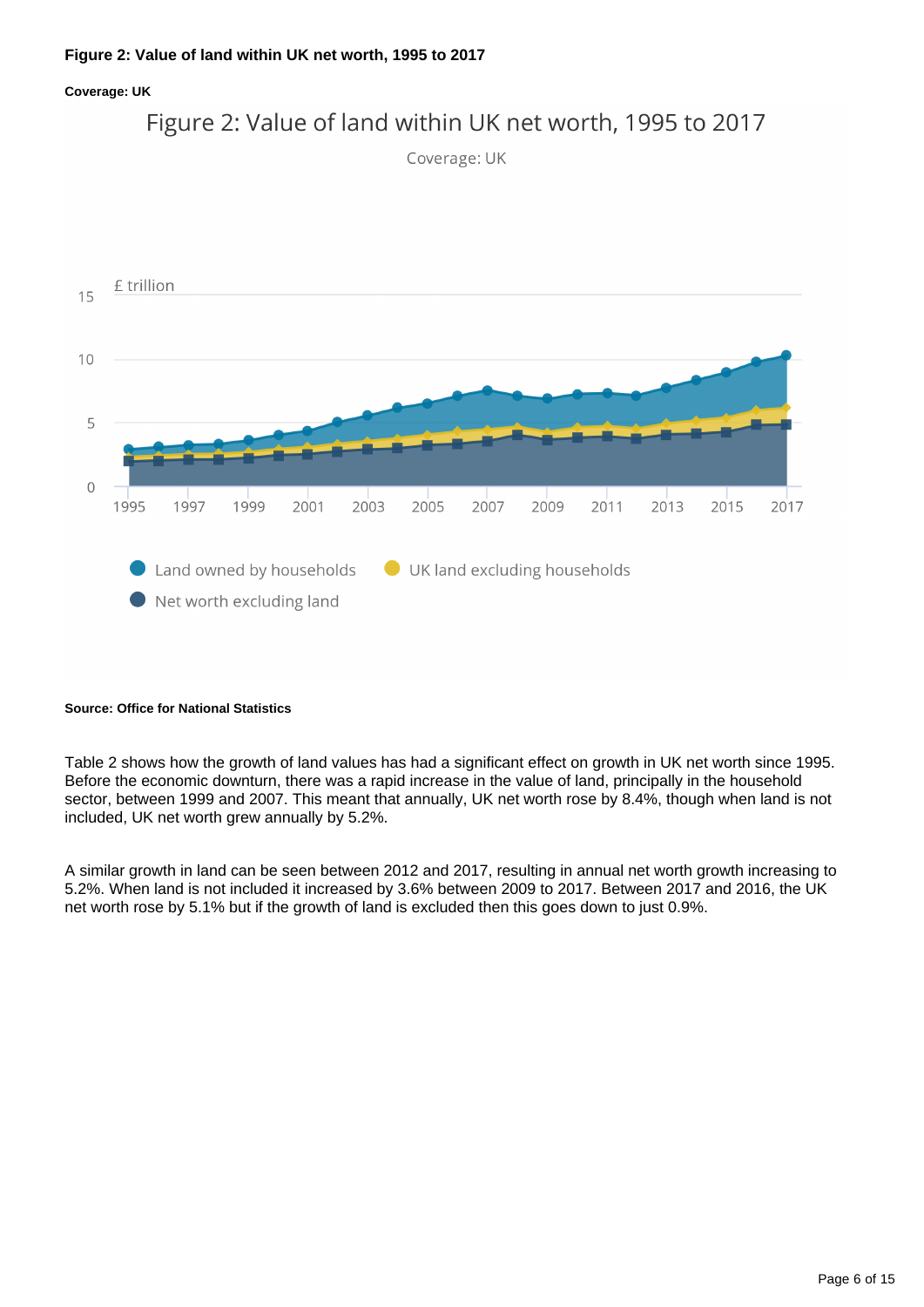### **Table 2: Compound annual growth rates of land and UK net worth**

### **Coverage: UK, 1995 to 2017 %**

| <b>Asset</b>                                 | 1995 to<br>2007 | 2007 to<br>2008 | 2008 to<br>2009 | 2009 to<br>2017 | 1995 to<br>2017 | 2016 to<br>2017 |  |
|----------------------------------------------|-----------------|-----------------|-----------------|-----------------|-----------------|-----------------|--|
| UK Land                                      | 12.6            | $-23.6$         | 4.8             | 6.8             | 8.1             | 9.1             |  |
| UK land excluding land held by<br>households | 7.8             | $-30.5$         | $-4.9$          | 9.9             | 5.8             | 12.7            |  |
| Land held by households                      | 14.8            | $-21.5$         | 7.4             | 5.9             | 9.2             | 7.9             |  |
| Net worth excluding UK land                  | 5.2             | 13.9            | $-9.5$          | 3.6             | 4.3             | 0.9             |  |
| Net worth                                    | 8.4             | $-6.1$          | $-3.3$          | 5.2             | 5.9             | 5.1             |  |

Source: Office for National Statistics

## <span id="page-6-0"></span>**6 . The UK's land is valued at 51% of net worth in 2016, compared with an average of 39% in measured G7 countries**

With land making up 51% of UK net worth in 2016, this puts it higher than any other G7 country measured and 12 percentage points above the average of 39%. Figure 3 shows that the UK is 9 percentage points above France (42%), which is the second-highest, and the UK total is also almost double that of Germany (26%).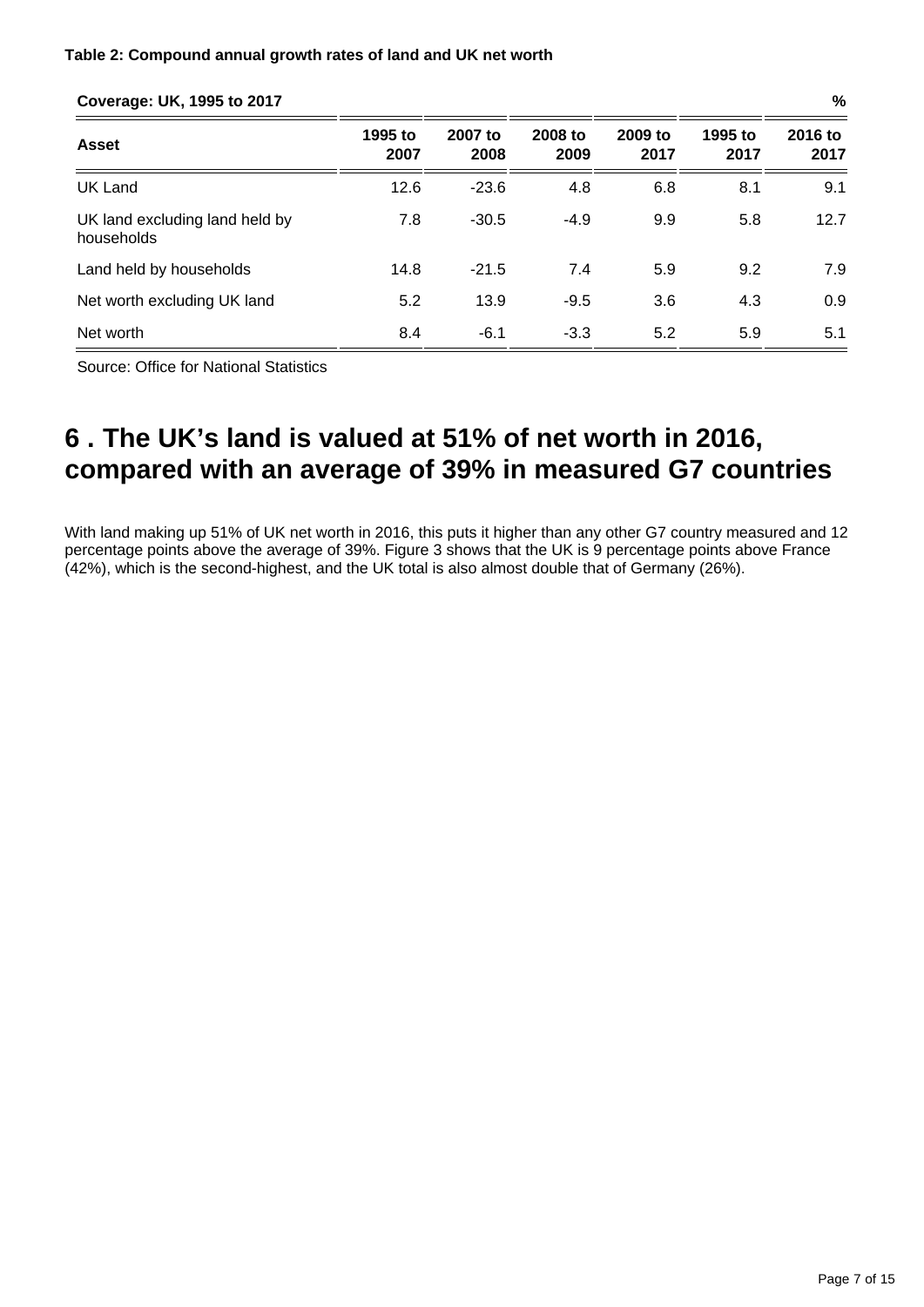### **UK, Canada, France, Germany, Japan**

### Figure 3: Value of countries land as a percentage of net worth, 1995 to 2016

UK, Canada, France, Germany, Japan



**Source: Office for National Statistics, Statistics Canada, National Institute of Statistics and Economic Studies, Federal Statistical Office of Germany, Organisation for Economic Co-operation and Development**

#### **Notes:**

- 1. Data for Germany only available for the period 1999 to 2016.
- 2. Data not available for Italy or the United States.

Figure 4 shows how changes in non-household land have had little effect on the net worth of land for the UK, Canada and Germany. France saw large increases in the value of non-household land that meant that it rose from the country with the lowest value of non-household land as a percentage of net worth in 1998, to the highest in 2004; from 5.9% to 15.5%.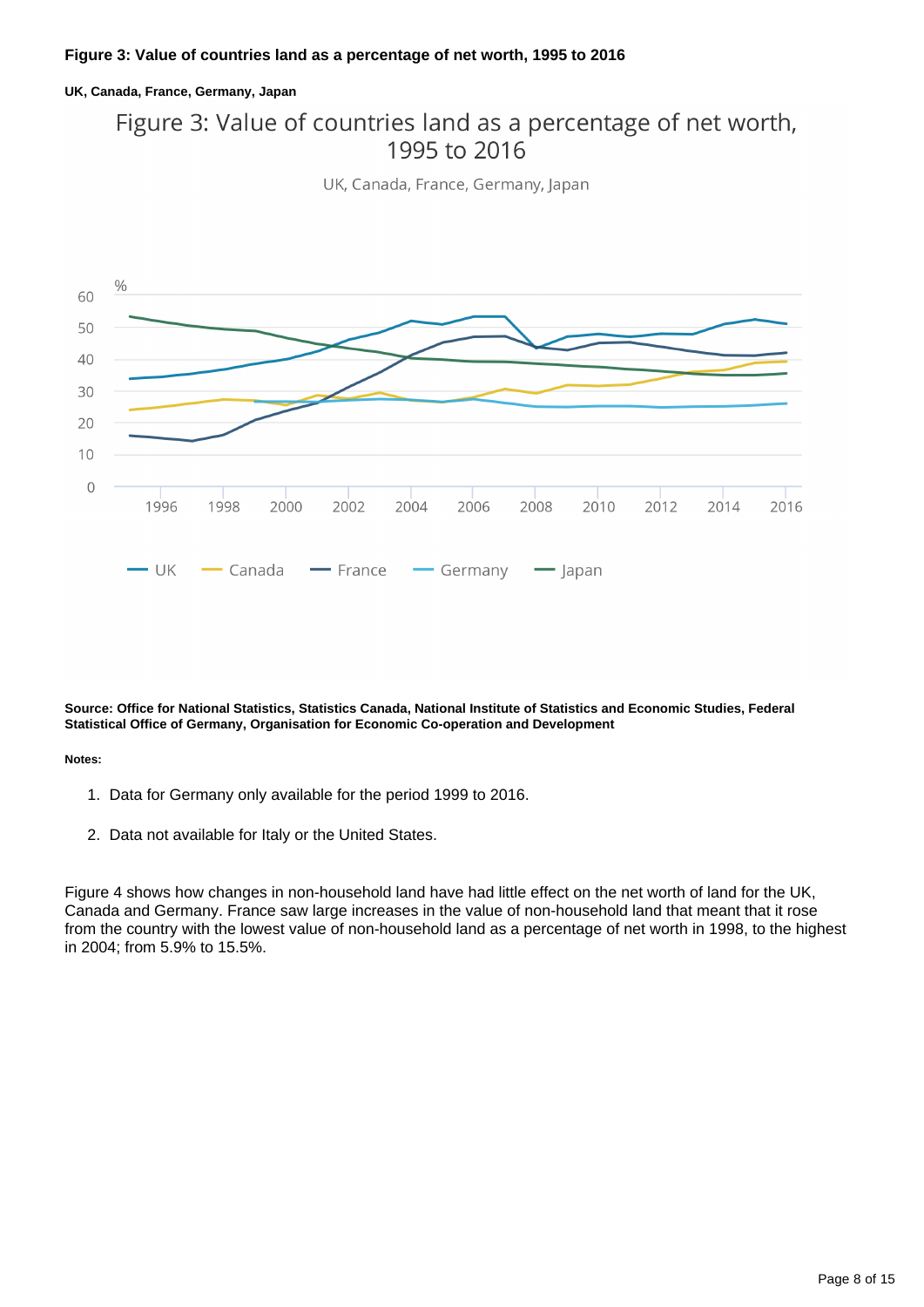### **Figure 4: Value of countries land excluding the household sector as a percentage of net worth, 1995 to 2016**

### **UK, Canada, France, Germany, Japan**

### Figure 4: Value of countries land excluding the household sector as a percentage of net worth, 1995 to 2016

UK, Canada, France, Germany, Japan



**Source: Office for National Statistics, Statistics Canada, National Institute of Statistics and Economic Studies, Federal Statistical Office of Germany, Organisation for Economic Co-operation and Development**

#### **Notes:**

- 1. Data for Germany only available for the period 1999 to 2016.
- 2. Data for Germany and Japan excludes the non-profit institution serving households sector.

The main cause of the differences in total land values is the housing market cycles that each country went through during the period. Table 3 shows that the French land values in the household sector showed strong growth between 1995 and 2007, which was similar to growth in the French non-household sectors. This may be due to changes in financial conditions in France during this period, such as increased availability of mortgages and incentives for first time buyers. Even with this rapid growth, because of the lower value of land compared with the UK, it still did not reach the level of the UK.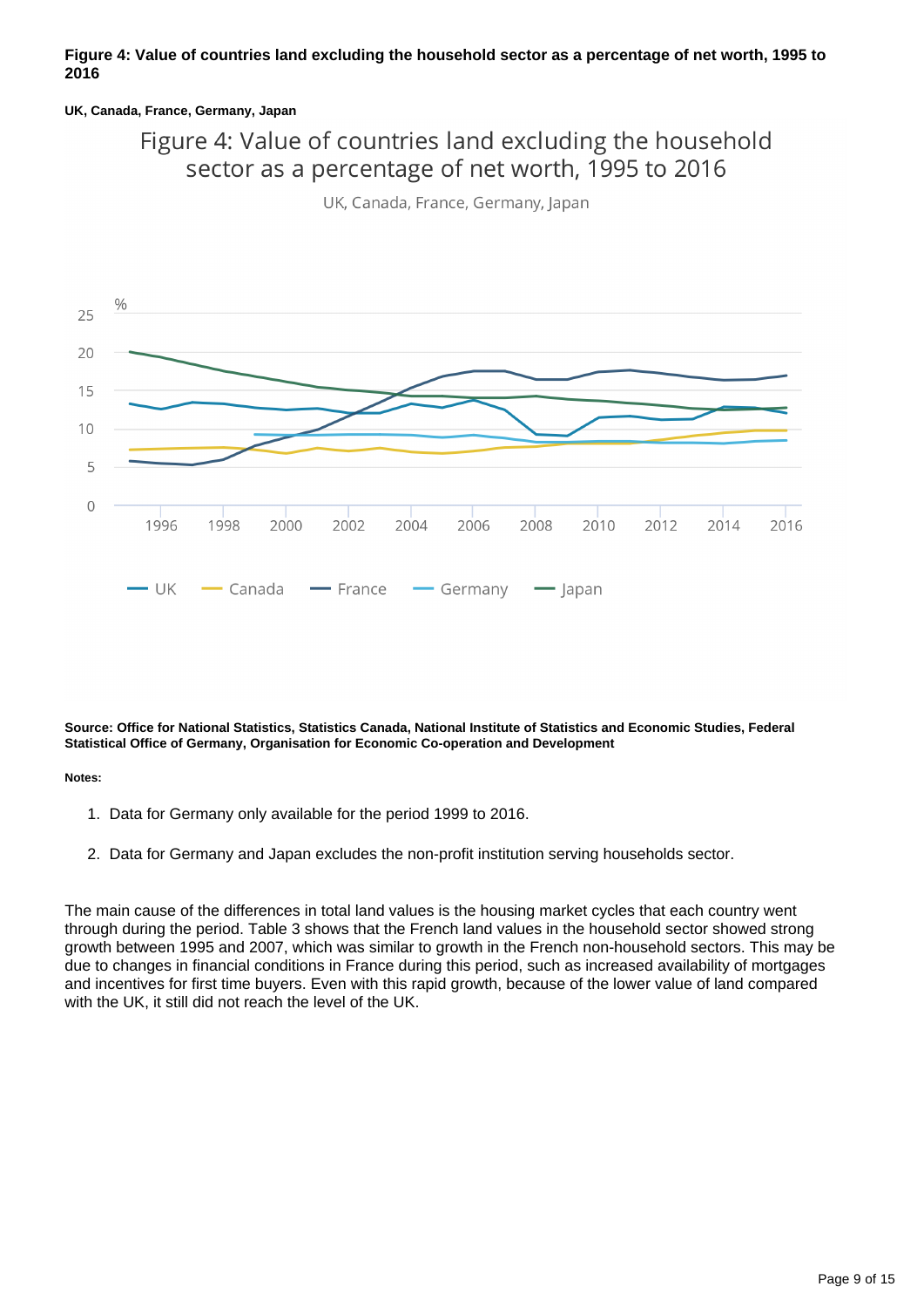| Country                             | 1995 to<br>2007 | 2007 to<br>2008 | 2008 to<br>2009 | 2009 to<br>2016 | 1995 to<br>2016 |
|-------------------------------------|-----------------|-----------------|-----------------|-----------------|-----------------|
| UK                                  | 14.7            | $-22.0$         | 7.0             | 5.6             | 9.2             |
| France                              | 18.7            | $-11.0$         | $-3.0$          | 1.5             | 10.1            |
| Germany <sup><math>1,2</math></sup> | 2.3             | 1.0             | 2.0             | 5.0             | 3.4             |
| Canada                              | 9.1             | 1.0             | 10.0            | 8.9             | 8.6             |
| Japan <sup>2</sup>                  | $-3.0$          | $-1.0$          | $-4.0$          | $-0.6$          | $-2.2$          |

## **Coverage: UK, France, Germany, Canada, Japan, 1995 to 2017 %**

Source: Office for National Statistics

Notes:

1. Data for Germany only available for the period 1999 to 2016.

2. Data for Germany and Japan includes the non-profit institution serving households sector.

Germany's household land value on the other hand, grew steadily as the cost of building land increased despite house prices remaining relatively steady between 2000 and 2007. Land values showed little variation through the economic downturn as Germany recovered very quickly during this period compared with other European countries. Growth in the value of household land has increased at a faster rate in recent years, as rising population has put pressure on the stock of houses. Despite this, the value of all land in Germany has not increased as a percentage of net worth.

Canada's household land value followed a similar trend of steady growth to Germany, though it grew at a much faster rate. The fast recovery in land prices during the economic downturn may be due to its strong banking system and changes in government financial policies during the period to stimulate growth in real estate.

Japan showed a very different trend to the other measured G7 countries, with a pattern of continuous decline. This is due to real estate speculation in the 1980s and early 1990s increasing the value of land. This can be seen in 1995, where land was worth 53% of Japan's net worth. An economic collapse following this speculation caused a decline in land prices and a period of deflation and low economic growth following this meant that land values have only started to increase again in recent years. This speculation and subsequent decline in value also affected the non-household sectors; non-household land value dropped from 20% of total net worth in 1995 to just 12.7% in 2016.

## <span id="page-9-0"></span>**7 . The UK government sees largest rise in net worth on record**

General government in the UK was valued at negative £689 billion in 2017, an increase of £74 billion from 2016 (Figure 5). This is the largest increase in general government's net worth since 1995 and one of only two years since the economic downturn where net worth rose, the other being 2013.

Central government's financial net worth dropped by £6 billion in 2017, compared with a drop of £240 billion in 2016. The large drop in 2016 was due to liabilities in debt securities, which decreased in 2017. The source of this was long-term central government securities, which indicates that a large amount of government-issued bonds were redeemed in 2017.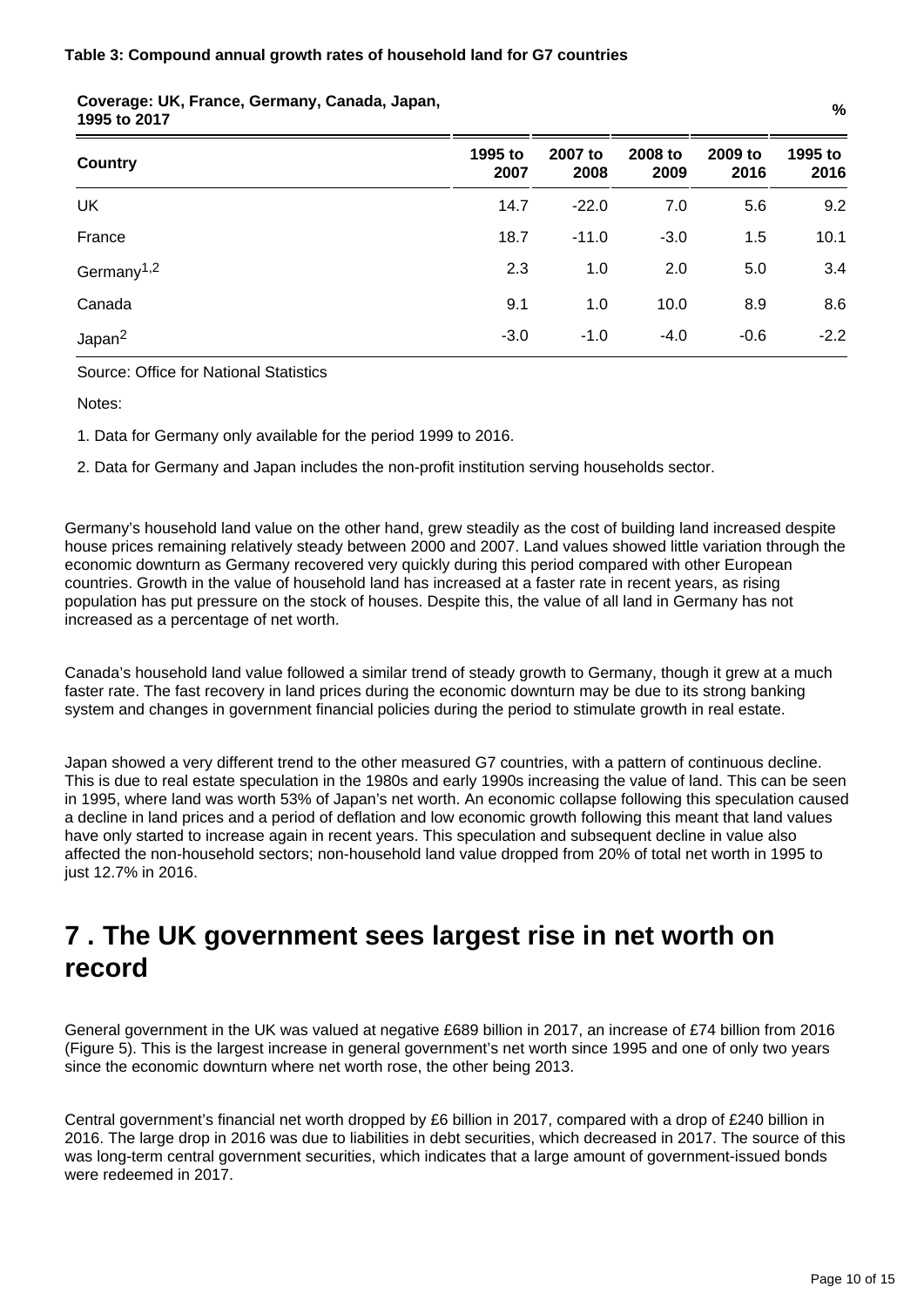Overall, local government's assets had the effect of increasing the worth of government, with a net worth of £435 billion in 2017. This is an increase of £36 billion since 2016, as growth in the value of non-financial assets outpaced the decline in financial net worth. The main cause of this rise was the increase in value of buildings other than dwellings and land, which when combined, rose by £32 billion since 2016.

### **Figure 5: General government net worth, 1995 to 2017**



**Source: Office for National Statistics**

## <span id="page-10-0"></span>**8 . UK financial net worth drops after sharp rise last year**

Table 4 shows the financial net worth of the UK decreased by £117 billion in 2017, dropping to negative £165 billion. This is the largest yearly decrease in financial net worth since 2012. The biggest contributor to this decrease was the net value of loans, declining by £112 billion. This contrasts with what was seen in 2016, where loans increased financial net worth by £197 billion.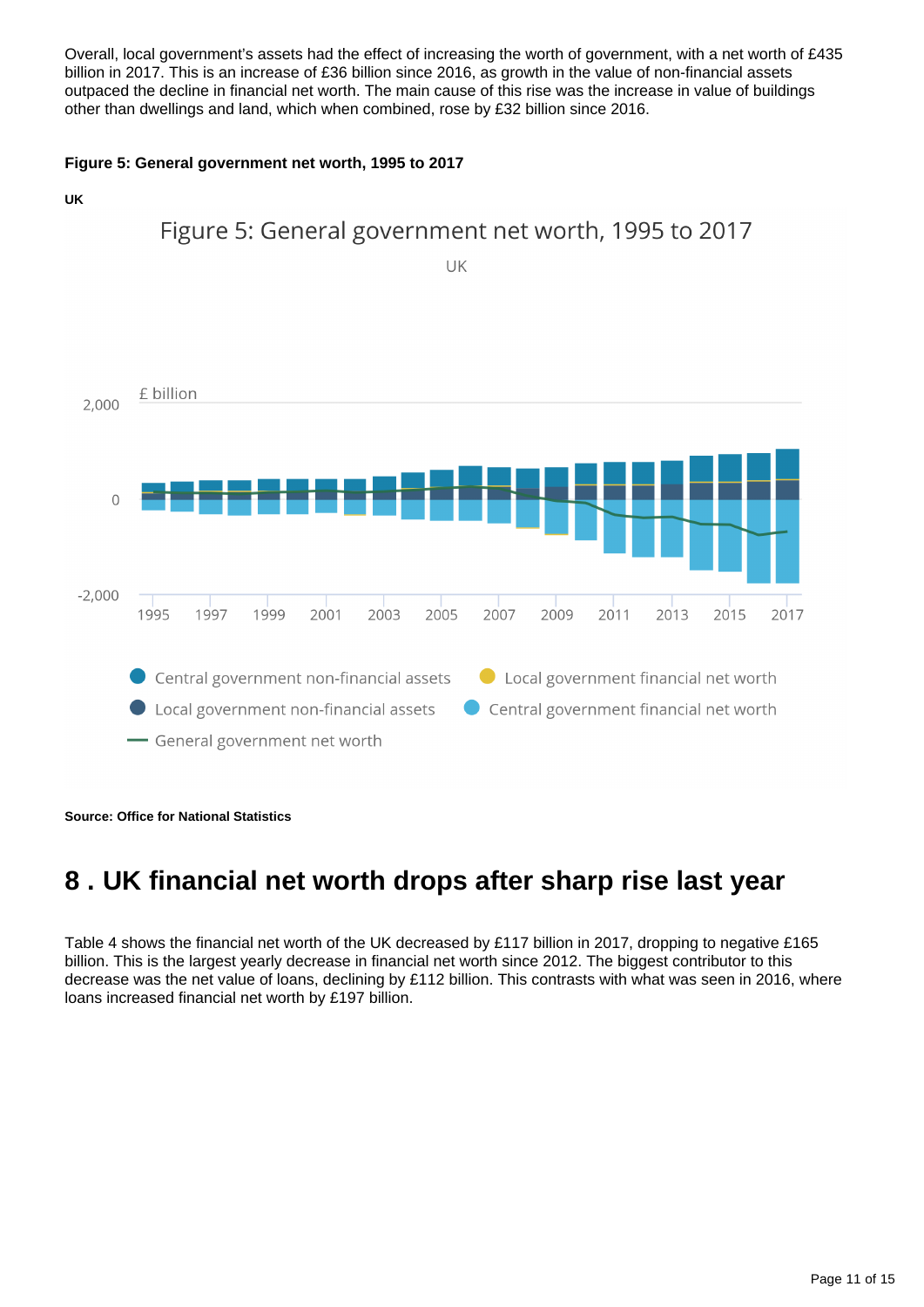### **Table 4: Value of UK financial assets and liabilities**

| Coverage: UK, 2017                                       |                       |                    |                     | £ billion               |  |
|----------------------------------------------------------|-----------------------|--------------------|---------------------|-------------------------|--|
| <b>Financial asset or liability</b>                      | <b>Asset</b><br>value | Liability<br>value | <b>Net</b><br>value | Net change from<br>2016 |  |
| Monetary gold and special drawing rights                 | 18                    | 11                 | 7                   | 0                       |  |
| Currency and deposits                                    | 7,502                 | 7,835              | $-333$              | $-26$                   |  |
| <b>Debt Securities</b>                                   | 3,586                 | 4,450              | $-864$              | $-59$                   |  |
| Loans                                                    | 5,347                 | 4,839              | 508                 | $-112$                  |  |
| Equity and investment fund shares and units              | 5,922                 | 5,444              | 478                 | 70                      |  |
| Insurance, pension and standardised guarantee<br>schemes | 4,810                 | 4,826              | -16                 | $\overline{2}$          |  |
| Financial derivatives and employee stock options         | 4,116                 | 4,070              | 46                  | 4                       |  |
| Other accounts receivable or payable                     | 538                   | 529                | 9                   | 5                       |  |
| Total                                                    | 31,839                | 32,004             | $-165$              | $-117$                  |  |

Source: Office for National Statistics

Notes:

1. Figures may not sum due to rounding.

The 2017 decrease in financial net worth was primarily seen in the private non-financial corporations sector, where net worth dropped by £348 billion. Equity and investment fund shares dropped by £220 billion due to increased liabilities.

## <span id="page-11-0"></span>**9 . Links to related statistics**

The national balance sheet dataset was published in Chapter 9 of the [UK National Accounts, The Blue Book:](https://www.ons.gov.uk/economy/grossdomesticproductgdp/compendium/unitedkingdomnationalaccountsthebluebook/2018)  [2018](https://www.ons.gov.uk/economy/grossdomesticproductgdp/compendium/unitedkingdomnationalaccountsthebluebook/2018). Data published in this release are consistent with the Blue Book 2018 publication.

Data for fixed assets are consistent with estimates published in the Capital stocks, consumption of fixed capital: [2018](https://www.ons.gov.uk/economy/nationalaccounts/uksectoraccounts/bulletins/capitalstocksconsumptionoffixedcapital/2018) release.

### **Data sources**

Population estimates are sourced from [Mid-2017 population estimates for the UK](https://www.ons.gov.uk/peoplepopulationandcommunity/populationandmigration/populationestimates/bulletins/annualmidyearpopulationestimates/mid2017) for calculations of net worth average per person.

International comparisons made in Section 6 used countries estimates of net worth, total value of land and value of land held by the household sector from the following sources: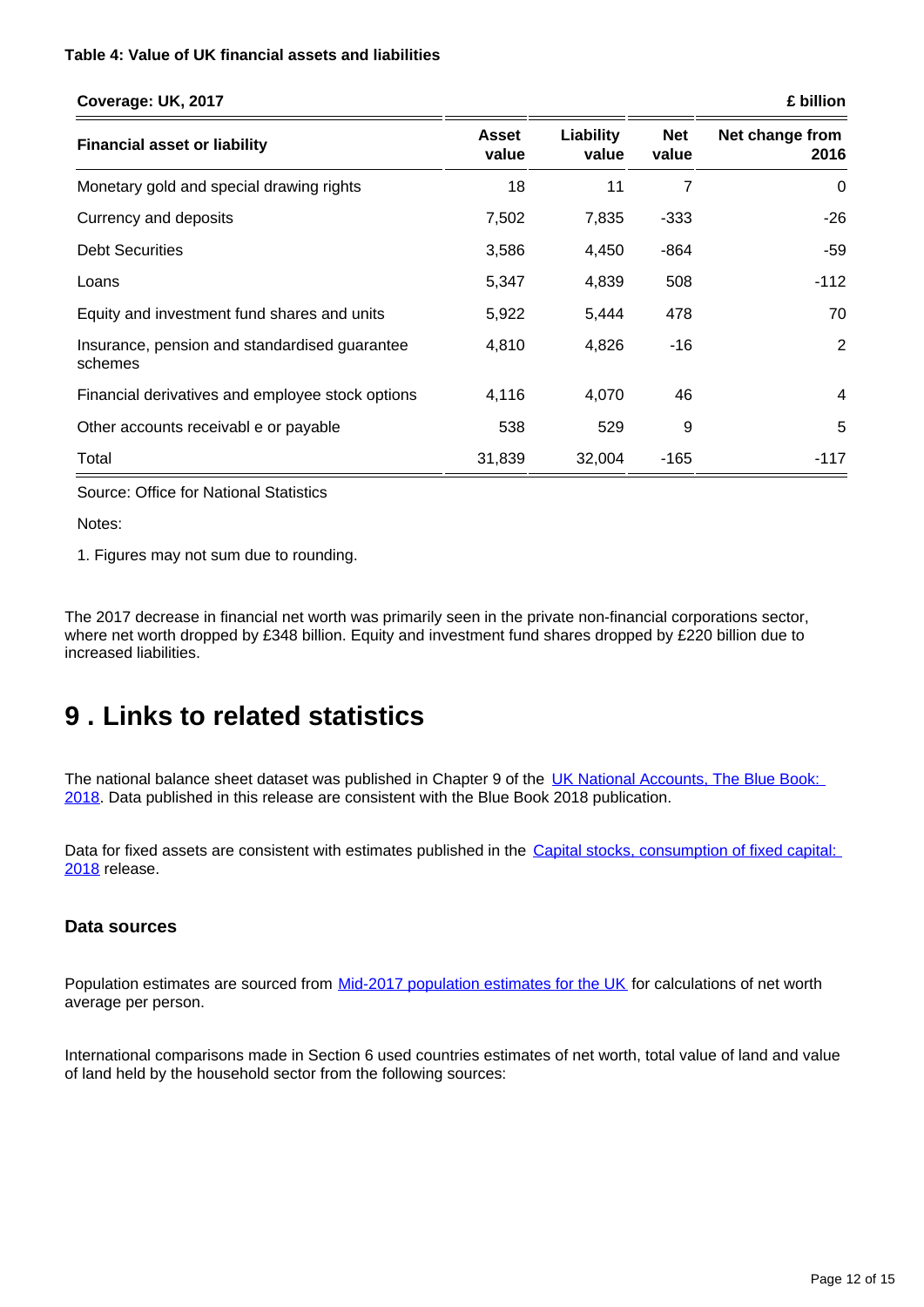- Canada Statistics Canada, [National Balance Sheet Accounts](https://www150.statcan.gc.ca/t1/tbl1/en/tv.action?pid=3610058001)
- France National Institute of Statistics and Economic Studies, [Balance Sheet in 2016](https://www.insee.fr/en/statistiques/2839356?sommaire=2839395&q=Balance%20sheet)
- Germany Federal Statistical Office of Germany, Balance sheets for institutional sectors and the total [economy](https://www.bundesbank.de/Navigation/EN/Statistics/Macroeconomic_accounting_systems/Balance_sheets/balance_sheets.html)
- Japan OECD, [Table 9B](https://stats.oecd.org/index.aspx?DataSetCode=SNA_TABLE9B), [Table 720](https://stats.oecd.org/Index.aspx?DataSetCode=SNA_TABLE720R)

House price index and price index for building land for Germany was sourced from the Federal Statistical Office of Germany in their [Residential property price indices](https://www-genesis.destatis.de/genesis/online/logon?&sequenz=tabelleErgebnis&selectionname=61262-0001&language=en) table.

## <span id="page-12-0"></span>**10 . What's changed in this release?**

A number of improvements and changes to the methodology for estimating the market value of assets have been implemented in this publication.

### **Revisions to estimates of net capital stock**

Estimates for the values of fixed assets are sourced from estimates of net capital stock. More information on these data and their revisions can be found in the [Capital stocks, consumption of fixed capital: 2018](https://www.ons.gov.uk/economy/nationalaccounts/uksectoraccounts/bulletins/capitalstocksconsumptionoffixedcapital/2018) release.

### **Improvements to the methodology for the estimation of dwellings including underlying land**

Improvements have been made to the methodology used to estimate the value of dwellings and its underlying land in Great Britain and Northern Ireland. This change has resulted in revisions to the value of land in all sectors, with revisions at the total economy level between negative £65 billion and positive £47 billion.

Due to the residual method used to calculate the value of land, this change did not affect the published value of dwellings. More information on how the value of land is calculated can be found in Section 3 of the [Changes to](https://www.ons.gov.uk/economy/nationalaccounts/uksectoraccounts/articles/nationalaccountsarticles/changestothenationalbalancesheetforthebluebook2017#land)  [the national balance sheet for the Blue Book 2017](https://www.ons.gov.uk/economy/nationalaccounts/uksectoraccounts/articles/nationalaccountsarticles/changestothenationalbalancesheetforthebluebook2017#land) article.

### **Revisions to financial data**

Since Blue Book 2017, there have been a number of revisions to the financial data used in this publication.

### **Insurance, pensions and standardised guarantee schemes**

Improvements have been made to methodology for calculating pensions for public sector employees resulting in revisions to the data for private-non financial corporations, financial corporations, general government, central government, households and non-profit institutions serving households.

More information on this change can be found in the National Accounts detailed assessment of changes to sector [and financial accounts](https://www.ons.gov.uk/economy/nationalaccounts/uksectoraccounts/articles/nationalaccountsarticles/detailedassessmentofchangestosectorandfinancialaccounts1997to2016) article.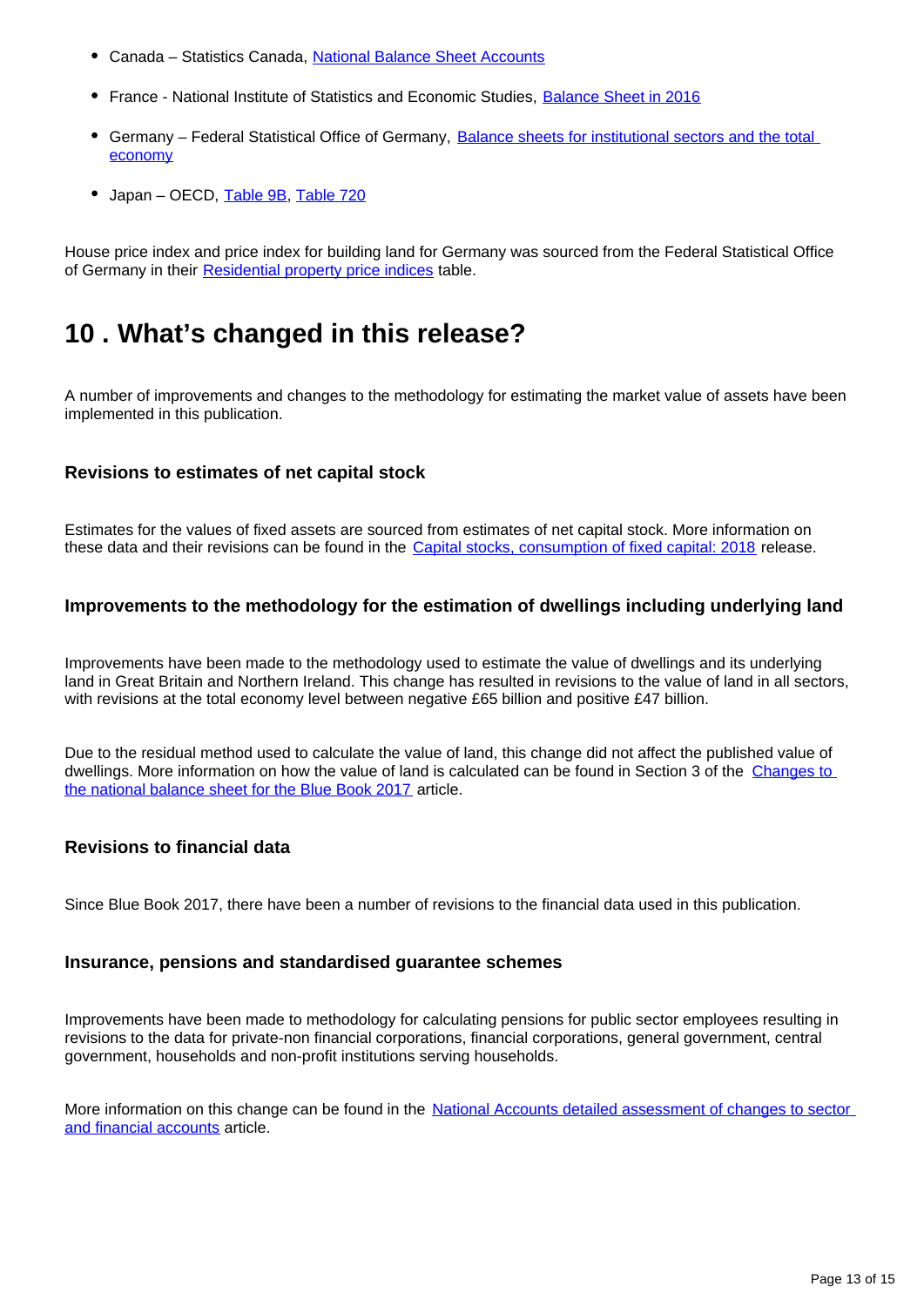### **Other accounts receivable and payable**

Improvements have been made to methodology to align Corporation Tax data with public sector finances. Changes were implemented to adjust cash receipts to more accurately reflect the time at which the economic activity relating to the tax receipts takes place.

More information can be found in the **Public sector finance Corporation Tax** article.

### **Loans**

A number of revisions have been made to the value of liabilities of loans for the financial corporations sector. This is due to benchmarking of foreign direct investment (FDI) and pensions data, as well as enhanced data sourced from the Bank for International Settlements.

## <span id="page-13-0"></span>**11 . Upcoming future changes to this bulletin**

There are a number of improvements planned for net capital stock estimates, which will affect the value of fixed assets in the national balance sheet. We have listed them in this section, included these improvements in our future development plan for non-financial assets, and will keep you informed as this work progresses.

### **Redevelopment of the capital stocks system**

The capital stocks system is in the process of being redeveloped to improve the flexibility and efficiency of the system. The perpetual inventory model (PIM), which is used to derive capital stocks estimates from gross fixed capital formation, will be reviewed in line with the [Organisation for Economic Co-operation and Development](https://www.oecd.org/sdd/productivity-stats/43734711.pdf)  [\(OECD\) Measuring Capital Manual \(PDF, 2MB\)](https://www.oecd.org/sdd/productivity-stats/43734711.pdf). As part of the redevelopment the length of asset lives will be examined, following on from an [academic review of asset lives](https://www.niesr.ac.uk/publications/academic-review-asset-lives-uk) that Office for National Statistics (ONS) commissioned.

### **Housing associations**

The changes we have made for Housing associations in England will be replicated for Wales, Scotland and Northern Ireland. This involves reversing the reclassification from private non-financial corporations to public corporations that took place in Blue Book 2018. This change will not affect the total level of dwellings.

Further changes to capital stock estimates can be found in the [Capital stocks, consumption of fixed capital: 2018](https://www.ons.gov.uk/economy/nationalaccounts/uksectoraccounts/bulletins/capitalstocksconsumptionoffixedcapital/2018) release.

## <span id="page-13-1"></span>**12 . Quality and methodology**

The [UK national balance sheet estimates Quality and Methodology Information \(QMI\) report](https://www.ons.gov.uk/economy/nationalaccounts/uksectoraccounts/methodologies/nonfinancialbalancesheetqmi) contains important information on: